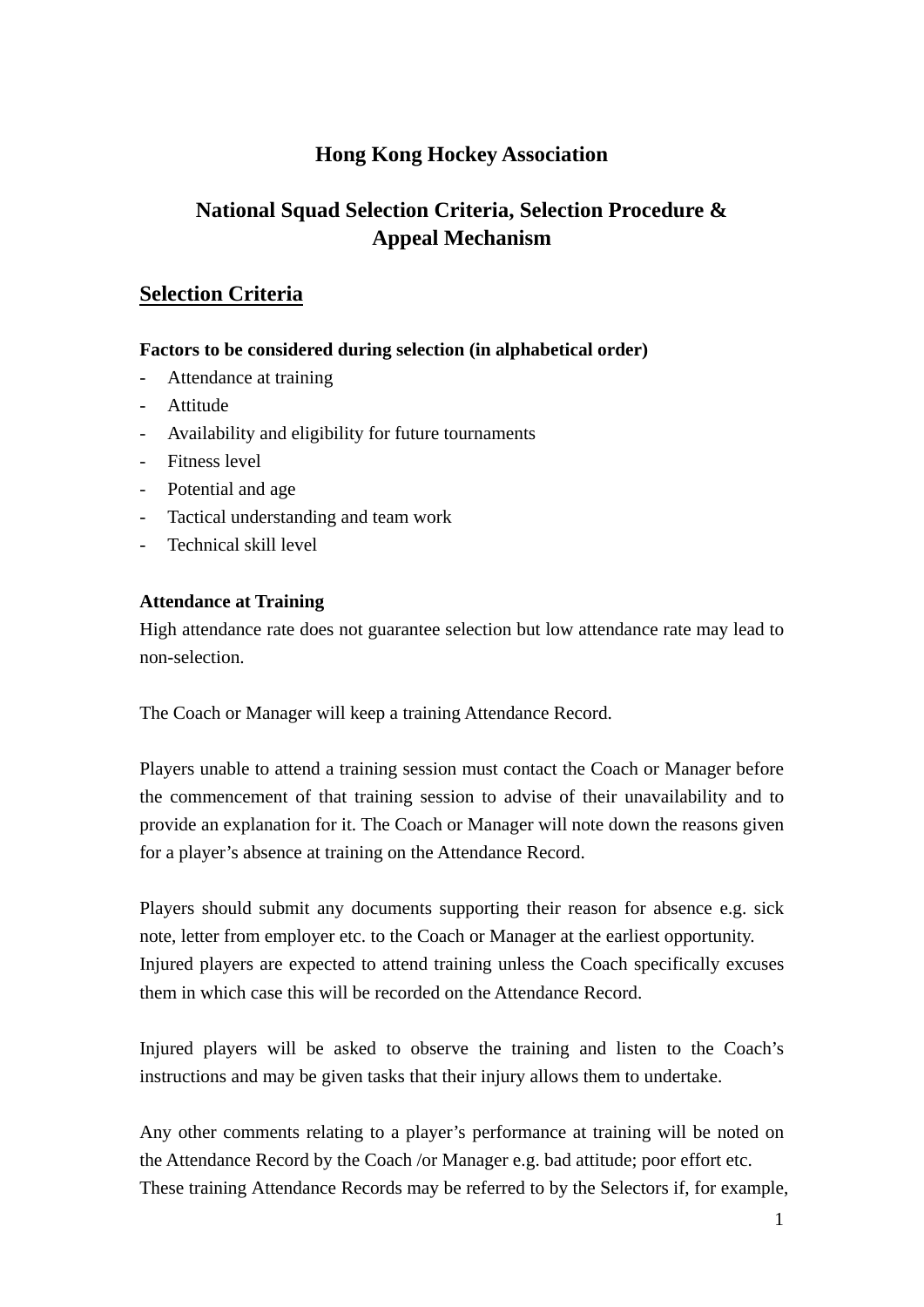the Coach recommends non-selection of a player on the basis of poor attendance, bad attitude etc.

Overseas based players must submit details of their expected return to Hong Kong as well as training reports endorsed by their coach(es). Direct communication between the Hong Kong Coach and the player's local coach(es) in relation to fitness, injuries etc. will be encouraged.

# **Attitude**

Players' attitude towards Officials, Umpires, Managers, Coaches, fellow teammates, opponents and spectators is an important element for maintaining a good team spirit and team image. Players are expected to display a good attitude during training, competitions and their public daily lives.

# **Availability and Eligibility for Future Tournaments**

A player's availability and eligibility over an extended period may be taken into account as this may impact the stability of the team as a whole.

**Note:** Only players meeting the eligibility criteria for a particular tournament can be considered for selection for that tournament. However, non-eligible players may be asked to continue training with the squad during the preparation for a tournament if they are eligible to compete in future tournaments.

## **Fitness Level**

| <b>Fitness Test</b> | <b>Final Squad</b> | <b>Training Squad</b> | Goalkeeper       |
|---------------------|--------------------|-----------------------|------------------|
| Beep Test           | 13                 | 12                    |                  |
| Shuttle Run*        | $34 \text{ sec}$   | $35 \text{ sec}$      | $36 \text{ sec}$ |
| 3 km Run            | $11.5 \text{ min}$ | 12 min                | 15 min           |

## **Squad: Men's Senior**

# **Squad: Women's Senior**

| <b>Fitness Test</b> | <b>Final Squad</b> | <b>Training Squad</b> | Goalkeeper       |
|---------------------|--------------------|-----------------------|------------------|
| Beep Test           |                    |                       |                  |
| Shuttle Run*        | 36.5 sec           | 37.5 sec              | 38.5 sec         |
| 3 km Run            | $13 \text{ min}$   | $14 \text{ min}$      | $16 \text{ min}$ |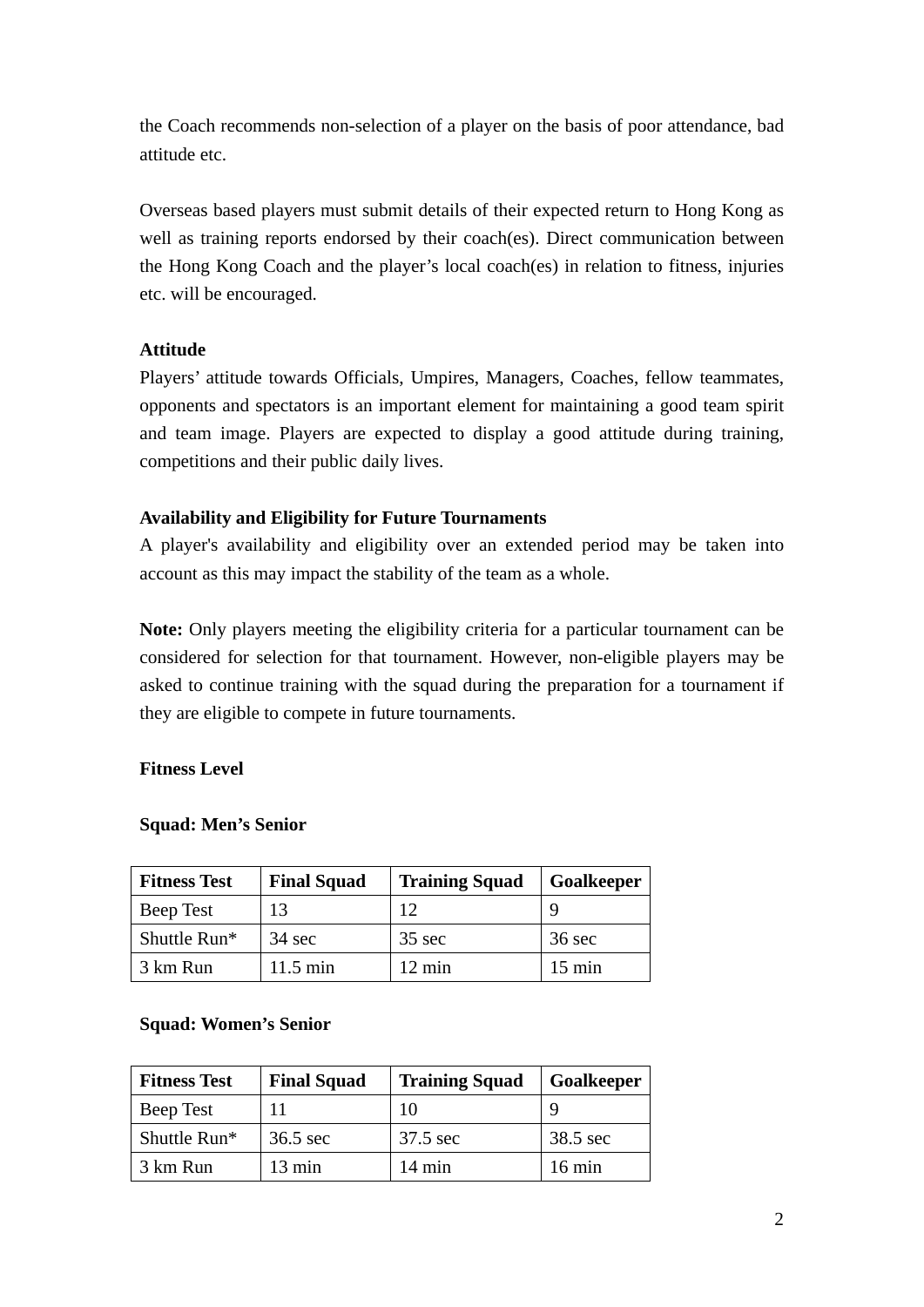- players are expected to pass all the above tests, and/or any other physical fitness test(s) as determined by the coach/trainer
- players are expected to show improvement over the course of tournament preparation to prove that they are undergoing their own physical training
- only 2 exceptions are allowed, which must be substantiated by valid reasons
- (For example, an athlete has still not fully recovered from injury, has been sick or hospitalized, or has been unable to train being out of town)

\* For the Shuttle Run, players are required to run 5m and back, then 10m and back, 15m and back, 20m and back and finally 25m and back. There will be 5 rounds with a 2-minute break after each round. The average time of the 5 rounds will be taken as the player's fitness level.

#### **Potential and Age**

Players' potential for development will be considered and players recognised as having good potential may sometimes be selected over players whose current performance is superior, in order to provide an opportunity for development of less competent or less experienced players.

#### **Tactical Understanding and Adaptation to the Team**

The Coach will prepare a monthly assessment of all players and will hold one-on-one sessions with each player to explain the areas that the player is expected to work on in order to better adapt to the team's formation(s) and to agree the individual targets and objectives with that player.

#### **Technical Skill Level**

The Coach will prepare a monthly assessment of all players and will hold one-on-one sessions with each player to explain the areas that the player is expected to work on and to agree individual targets and objectives with that player.

#### **Selection Procedure**

1. Selection of players will be made by a Selection Committee comprising of the Coach, Manager, and at least two (2) other persons with previous international hockey experience as a player or official.

2. For major international/regional tournaments, squad players will be informed, in advance, of the dates of selection trials.